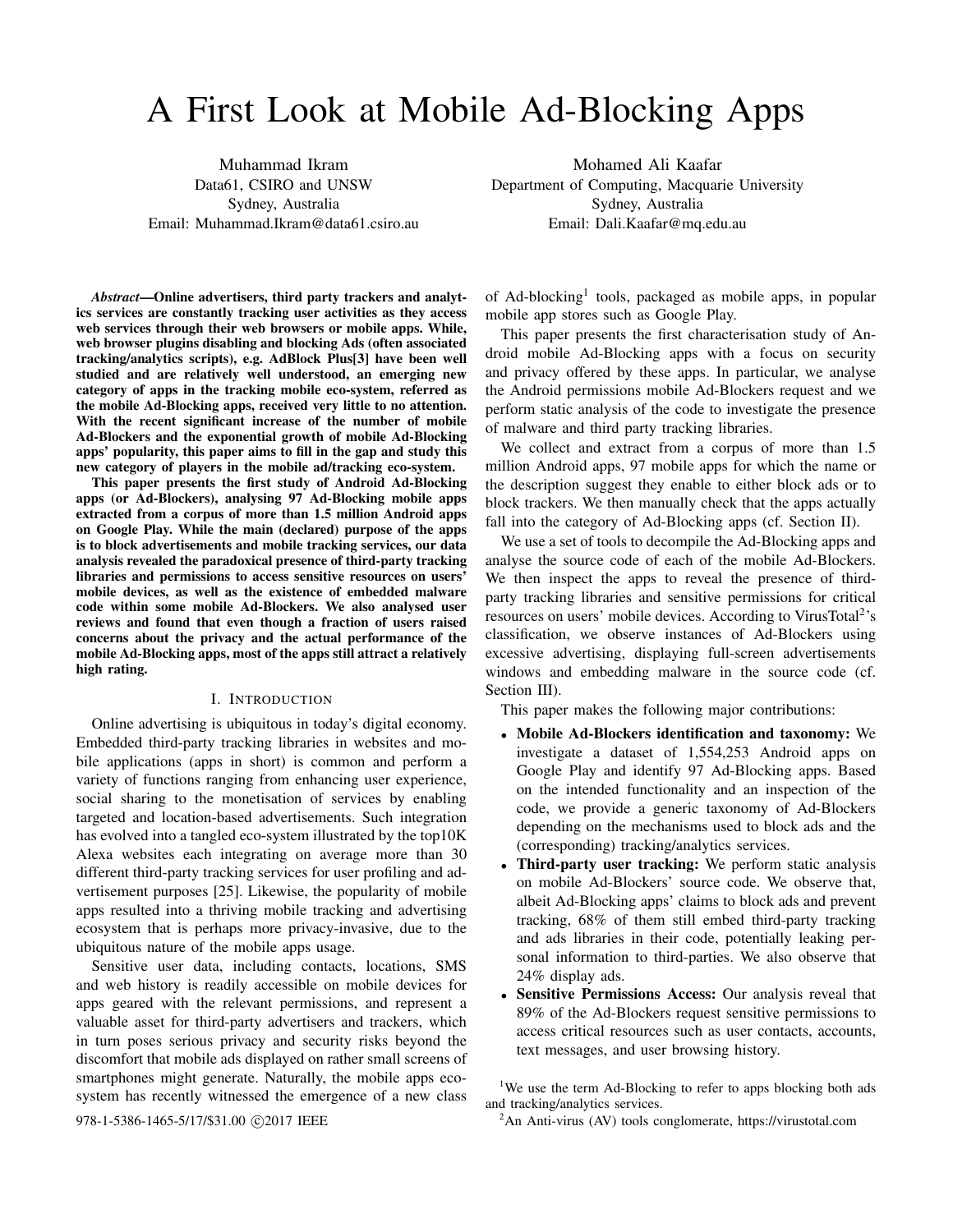<sup>∙</sup> **Malware presence and inefficiency of Ad-Blockers:** According to VirusTotal scan reports, 13% of the Ad-Blockers have malware presence in their source code with instances of spyware and adware to spy on users' behaviour. We analyse user reviews on Google Play to sense whether users expressed concerns about the security, the privacy, and the inefficiency–in term of not blocking ads and trackers–of the Ad-Blockers. Our analysis reveals that albeit users have publicly raised concerns in their app reviews yet some of the Ad-Blockers have high ratings and a significant number of installs.

#### II. CHARACTERIZING AD-BLOCKERS ON GOOGLE PLAY

We first briefly introduce mechanisms used by Mobile Ad-Blocking apps to block trackers and ads. Then, we describe our method for identifying Ad-Blockers on Google Play and show our characterisation of the collected Ad-Blockers.

*1) Android Ad-Blocking Mechanisms:* Third-party advertisers and trackers use HTTP(s) to deliver Ads to end users. Ad-Blockers intercept and filter ads- and tracking-related traffic. To this end, Ad-Blockers can employ filters either as browsers' extensions (add-ons) or as a built-in functionality (*Case 1* in Figure 1) to block ads and trackers from the traffic generated while the user (or associated app) accesses the Internet. Adblockers can also implement mechanisms such as virtual private networks (VPN) tunnels<sup>3</sup> to intercept and filter adsrelated traffic, either locally on mobile devices (Case *2* in Figure 1) or on remote servers (Case *3* in Figure 1), from all installed apps.



Fig. 1: Overview of Android's Ad-Blocking mechanisms: (1) *brower-level Ad-Blocking*–browser with built-in functions or add-ons to block third-party advertisements and trackers on browsed webpages, (2) *system-level local Ad-Blocking*– specialized Android apps which intercept all installed apps' traffic and filter-out advertisements and trackers, (3) *systemlevel remote Ad-Blocking*–specialized Android apps which forward user traffic to dedicated servers for Ad-Blocking.

*2) Dataset in Use:* In order to identify as many Ad-Blockers as possible on Google Play, we implemented a Google Play crawler that takes advantage of two complementary seeds: *(i)* the top 100 apps from four Google Play

3 https://developer.android.com/reference/android/net/ VpnService.html

categories likely to contain Ad-Blockers: Tools, Communication, Personality, and Productivity; and *(ii)* the list of apps by querying Google Play's search with Ad-Blocking-related keywords. The keywords used are: "Ad-Block" (and variants including "ads block", "ad block", "ads-blocking", "blockingads" etc.), and "privacy", "tracking-free", "Anti-tracking" in their app descriptions. With these seeds, our crawler follows a breadth-first-search approach for any other app considered as *"similar"* by Google Play and for other apps published by the same developer. In total, we surveyed 1,554,253 apps for a 4-week period in December 2016. Finally, by searching Ad-Blocking keywords in the descriptions of 1,554,253 apps, followed by manual inspection<sup>4</sup>, we identified 97 Ad-Blockers (87 free and 10 paid apps).

Android apps are typically written in Java code (and possibly with some additional native code). The overall Java code–implementing the intended functionality and third-party library for extended service or feature–is compiled to a .dex file, containing compressed bytecode that runs in the Dalvik virtual machine. Android apps are distributed on marketplaces such as Google Play store as .apk files, which bundle the .dex code with the app's specification file named AndroidManifest.xml. To download the apps' .apk files (*aka* APKs) and other apps' metadata from Google Play (*e.g.,* app description, number of installs, developer information, user reviews and app rating), we use Google Play Unofficial Python API [14] for free apps and the Raccoon APK Downloader for paid apps [18]. Finally, we use ApkTool and dex2jar to decompile and extract each app's source code and the corresponding AndroidManifest.xml.

For a baseline comparison (cf. Section III), we also collected 500 randomly selected free non-Ad-Blocking apps–collected from Tools, Communication, Personality, and Productivity categories–from Google Play. In order to further analyse adblockers and reproduce our findings, the dataset and crawling scripts are available upon request.

*3) The Rise of Android Ad-Blockers:* We start our analysis by observing the increase of Ad-Blockers available for download on Google Play over time. Given that Google Play does not report the actual release date of the apps but their last update, we use the date of their first review as a proxy of their release date. For those Ad-Blockers without user reviews, we approximate the release date with the date of their last update.

Figure 2a shows the steady increase of Ad-Blocking apps listed on Google Play. During the 3-year period that spans between August 2012 and August 2015, the number of Ad-Blocking apps increased 3-fold. Overall, the analysed Ad-Blockers receive high user ratings: 41% of the Ad-Blockers have more than 100K installs and 68% of them have at least a 4-star rating as shown in Figure 2b. We cannot tell whether the installs and the reviews are legitimate or if those ratings were actually acquired by the app developers, using apps' promotion

<sup>&</sup>lt;sup>4</sup>We manually checked their description to ensure they do belong to what users would consider as an Ad-Blocking tool or alternatively a tool to block tracking.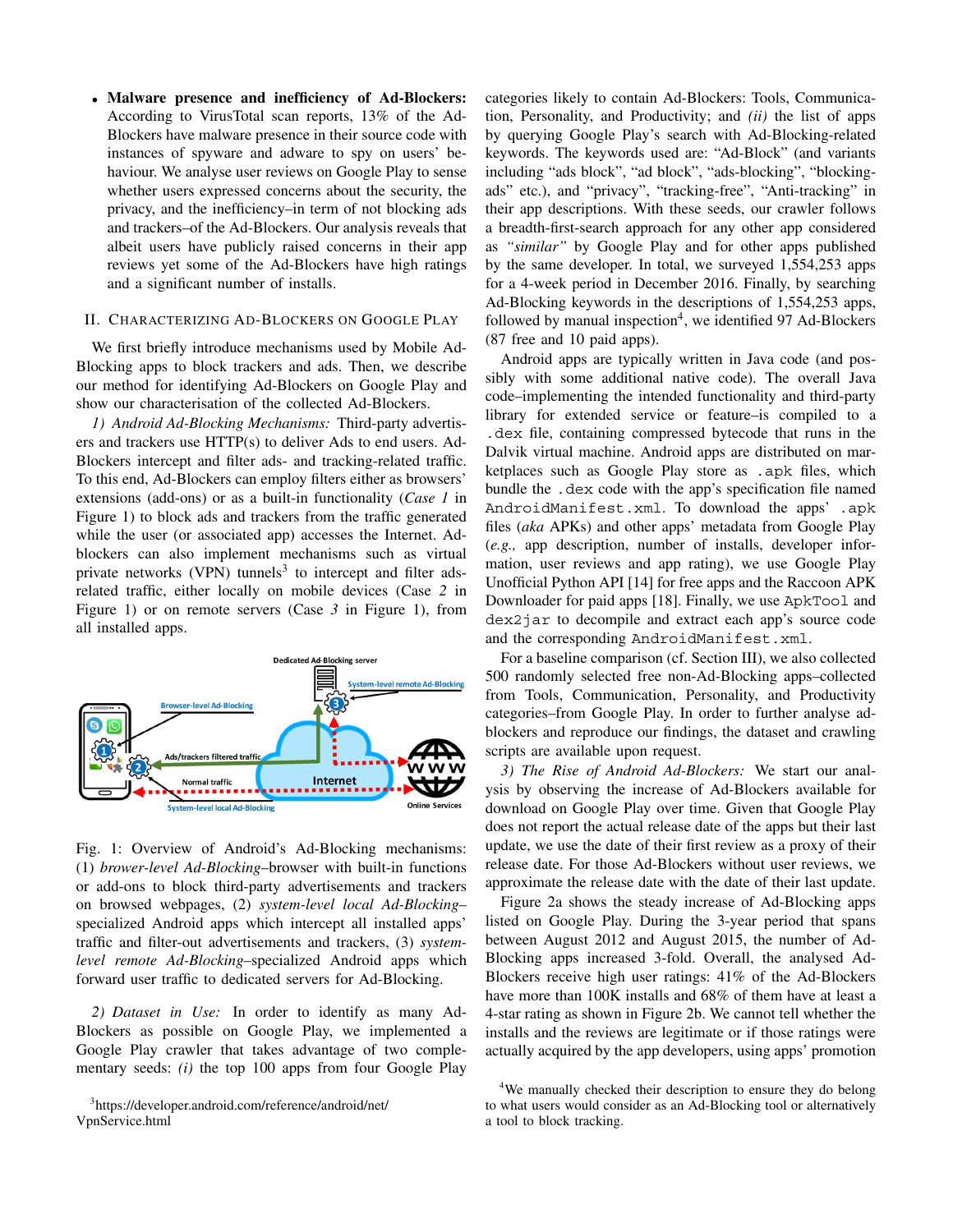

services on underground marketplaces to promote the apps<sup>5</sup>.

Fig. 2: Evolution of Ad-Blockers on Google Play: (2a) Number of Ad-Blockers available on Google Play over time. (2b) Distribution of average rating vs. installs per Ad-Blocker.

#### **Ad-Blockers' Classification.**

Given that Ad-Blockers block ads and trackers in a different fashion, we aim at categorising Ad-Blockers according to their intended functionality (or complementary features) and their Ad-Blocking mechanism. Unfortunately, Google Play's app categories (e.g., Tools and Communication) are too broad to capture the actual purpose and functionality of the app. Moreover, apps may not include any detail on their Ad-Blocking mechanisms in their descriptions on Google Play. To identify Ad-Blocking mechanisms of the analysed Ad-Blockers, we manually tested and categorised them into two classes, listed in Table I.

| App Category                          | $%$ of Apps (N = 97) |
|---------------------------------------|----------------------|
| Browser-level Ad-Blockers             | 86%                  |
| System-level or VPN-based Ad-Blockers | 14%                  |
| --------                              |                      |

TABLE I: Classification of Ad-Blockers.

We found that 86% of the analysed Ad-Blockers have builtin Ad-Blocking mechanism to block ads and trackers on a given webpage. These Ad-Blockers do not block In-App ads or Ad-banners (cf. Case (*ii*) in Figure 3). On the other hand, 14% of the apps create local or remote VPN-tunnel for blocking

5 https://www.seoclerk.com/Link-Building/192193/Test-Your-iOSor-Android-Apps-On-Smartphone-And-Provide-Review-And-Rating



Fig. 3: Overview of ads displayed in Android apps. Here, an app accesses, *step 1*, first-party webpage. Depending upon third-party libraries embedded in app's source code and thirdparty JavaScript programs included in the webpage's HTML source code, the app sends additional requests, *step 2*, to thirdparty ad services. The app displays ads from third-party ad services either in In-App Ads-banner, *Case ii*, in a browsed webpage, *Case i*, or both.

ads-related traffic, whether ads appeared in ad-banners or in a browsed webpage (cf. Case *(i) & (ii)* in Figure 3), from all installed apps.

# **Geographical Distribution of Ad-Blockers.**

Here, we are interested in characterising the distribution and the popularity of Ad-Blockers per country and per geographical regions. To this end, we rely on the geographical popularity or *rank* data from AppAnnie [7]. AppAnnie offers downloads or installs analytics to apps' developers and gathers apps' longitudinal usage from app markets such Google Play and iTunes. It uses developers' accounts to tracks apps' downloads from app markets and assigns numeric values or *ranks* to represent apps' popularity in each geographical region or country. For each Ad-Blocker, we use AppAnnie API to obtain rank values per country. From the collected rank data, we map Ad-Blockers to countries and count the number of distinct Ad-Blockers per country. Moreover, we measure the median ranks to determine the popularity of Ad-Blockers per country.

Figure 4 shows the cumulative distribution of the number of countries with the number of distinct Ad-Blockers according to AppAnnie countries rank dataset. We observe a significant difference in the geographical coverage among the classes of Ad-Blockers. The distribution suggests that paid Ad-Blockers have more geographically scattered downloads around the globe: 80% of paid Ad-Blockers have downloads in more than 20 countries where as the 56% of the free counterparts have their users located in less than 20 different countries. The figure also reveals that browser-level Ad-Blockers have a higher geographical coverage in terms of installs when compared to systems-level or VPN-based Ad-Blockers.

We also observe a significant difference in the number of Ad-Blockers per geographical region. Several countries including China, Macedonia, and Lativa have diverse set of free Ad-Blockers–each has 56% of distinct Ad-Blockers.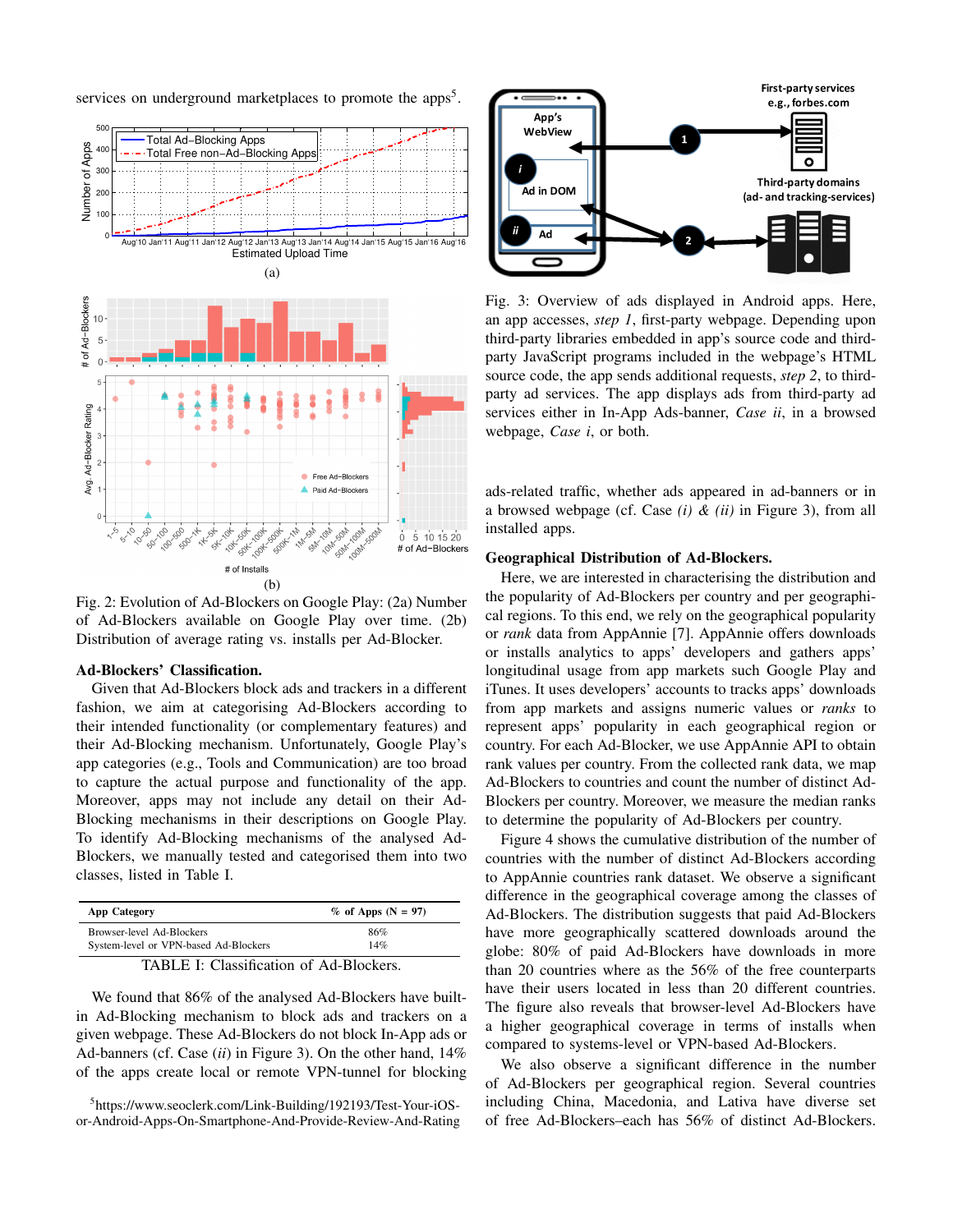Maxthon Browser, a browser-based free Ad-Blocker, has more than 10M installs in 93 different countries, suggesting its global popularity. On the other hand Piggy Browser, also a free Ad-Blocker, has 1K installs only in a single country, Japan.



Fig. 4: Geographical usage (or installs) of Ad-Blockers.

The number of Ad-Blockers per country does not reveal the actual popularity of Ad-Blockers per country. We further analyse the popularity of each Ad-Blocker per country by measuring the median rank of all Ad-Blockers per country. Figure 5 shows the median rank of the analysed Ad-Blockers. Notably, VPN-based Ad-Blockers are more popular in countries such as China (median rank = 106), Macau (141), Saudi Arabia (152) and Oman (161) whereas browserbased Ad-Blockers are popular in France (125), Ukraine (132), and Germany(145). Compared to free Ad-Blockers, paid Ad-Blockers are popular in Taiwan (65), Spain (70), and Japan (70). When considering the median ranks of all Ad-Blockers per country, we observe that Ad-Blockers are popular in France (149), Russia (170), and Germany (176).

#### III. ANALYSIS OF AD-BLOCKERS

In this section, we analyse the source code of the Ad-Blockers using static analysis. We examine the filter lists used by the Ad-Blockers and investigate the Ad-Blockers requesting sensitive permissions. Further, we evaluate the Ad-Blockers for the presence of third-party ads and tracking libraries, embedded in their code, and study their malicious activities using VirusTotal. Finally, we present our analysis of Ad-Blockers' reviews on Google Play and report on users concerns about potential security and privacy issues as well as the inefficiency of Ad-Blockers.

|                |       | <b>Ad-Blockers</b> |     |
|----------------|-------|--------------------|-----|
| # Filter Lists | Paid  | Free               |     |
|                | 70%   | 84%                | 82% |
|                | 30%   | 8%                 | 10% |
|                | $0\%$ | 8%                 | 8%  |

TABLE II: Distribution of filter lists used by the analysed Ad-Blockers.

# *A. Filter Lists in Use*

Ad-Blockers usually employ filter lists (i.e. Black lists) either downloaded locally or present on a remote server to block (or allow) third-party ads and tracking services. Using Apktool, the decompilation of Ad-Blockers' APKs allows



(d) System-level(VPN-based) Ad-(e) Browser-level Ad-Blockers **Blockers** 

Fig. 5: An overview of Ad-Blockers' popularity per country. The lower values of median rank, dark red colour, represent that Ad-Blockers are more popular in the corresponding geographical region or country.

us to reveal the employed filter lists. First, we decompile the Ad-Blockers' APKs and then search for specific keywords in the source code. The keywords include: "easylists", "abp", "hosts", "mvps", "blacklist", "blocklist", "whitelist", "exception rules", and "acceptable ads". Finally, for each Ad-Blocker, we use JD-GUI to manually inspect the decompiled source codes and to determine the employed filter lists.

In Table II, we observe that 82% of the analysed Ad-Blockers contain only one filter list. While 18% of the Ad-Blockers use a composition of several filter lists.

Table III shows the distribution of filter lists used by the Ad-Blockers. 90% of the paid Ad-Blockers and 39% of the free Ad-Blockers employ custom-built filter lists to block ads and tracking related traffic. We found that 16% of the Ad-Blockers use EasyList [9] to filter advertisements on a browsed webpage. Our manual inspection of the code using ApkTool and JD-GUI reveals that all VPN-based Ad-Blockers (cf. Section II-1) such as F-Secure Freedome VPN and DashVPN use their custom-built filters lists to block ads and trackers. In particular, F-Secure Freedome VPN app blocks any traffic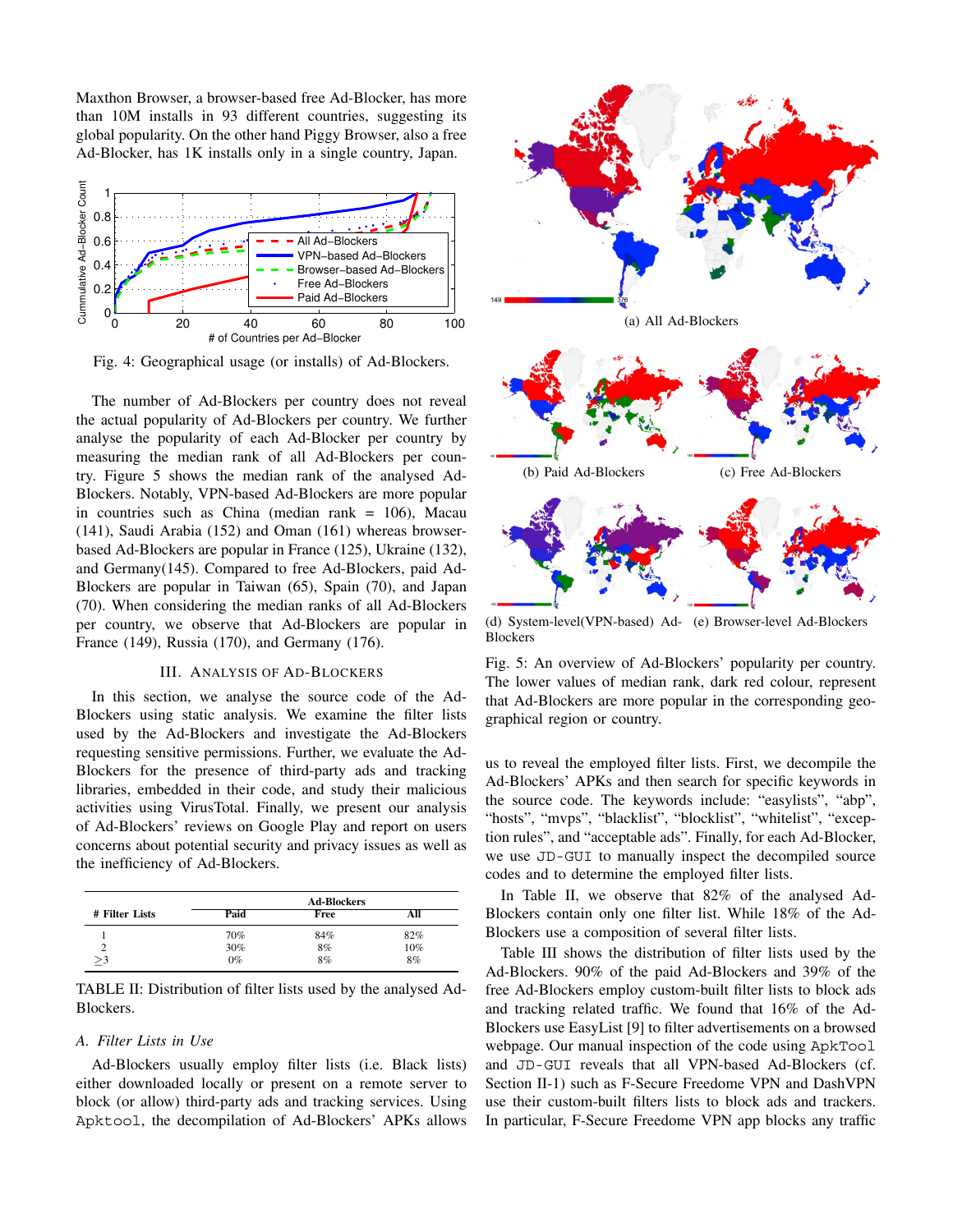|                              |       | <b>Ad-Blockers</b> |       |                                               |
|------------------------------|-------|--------------------|-------|-----------------------------------------------|
| <b>Filter List</b>           | Paid  | Free               |       | <b>All</b> Description                        |
| CustomizedList               | 90%   | 39%                |       | 42% Customized list for ads/trackers          |
| EasyList [9]                 | $0\%$ | 18%                |       | 16% Filter list of trackers/ads               |
| hpHosts $[15]$               | 10%   | 10%                |       | 10% Filter list of ad/tracker/malicious hosts |
| AcceptableAdsRules [5]       | $0\%$ | 7%                 | 7%    | List of non-intrusive, acceptable ads         |
| MalwareHosts [16]            | $0\%$ | 5%                 | 5%    | Filter list of malicious hosts                |
| FanboySocial [13]            | $0\%$ | $4\%$              | $4\%$ | Filter list of social buttons/widgets         |
| AntiAdblockRules [1]         | $0\%$ | $4\%$              | 4%    | Filters for evading anti-Adblock scripts      |
| HostStevenBlack [20]         | $0\%$ | $3\%$              | 3%    | Filter list of ad/tracker/malicious hosts     |
| EasyPrivacy [11]             | $0\%$ | $3\%$              | $3\%$ | Filter list of trackers/analytics             |
| AdSweep [4]                  | 0%    | $3\%$              | 3%    | List of Rules to hide ads on websites         |
| EasyListChina <sup>[8]</sup> | $0\%$ | $2\%$              | $2\%$ | EasyList tailored for Chinese websites        |
| YoyoHosts [21]               | $0\%$ | $2\%$              | 2%    | Filter list of ad/tracker/malicious hosts     |
| SomeOneCareHosts [19]        | $0\%$ | $1\%$              | $1\%$ | Filter list of ad/tracker/malicious hosts     |
| MypsHosts [17]               | $0\%$ | $1\%$              | $1\%$ | Blacklist of ad/tracker/malicious hosts       |
| EasyListNEHide [10]          | $0\%$ | $1\%$              | $1\%$ | EasyList without element hiding rules         |
| AdAwayHosts [2]              | $0\%$ | $1\%$              | $1\%$ | Filter list of mobile ad/tracker hosts        |

TABLE III: Distribution of all filter lists in the analysed Ad-Blockers.

associated with web and mobile tracking including Google Ads, DoubleClick, and other popular tagging/analytics services such as Google Tag and ComScore [12]. Moreover, 3% of the Ad-Blockers such as Simple FLV and Fast Browser inject JavaScript codes, AdSweep [4], to hide rather than block ads on a browsed webpage.

## *B. Permission Analysis*

We investigate how Ad-Blockers request Android permissions to access sensitive system resources. For each Ad-Blocker, we extract the requested permissions by parsing *uses-permission* and *service* tags in the AndroidManifest.xml. We exclude network-related permissions like Internet access which are inherent to Ad-Blockers.

Figure 6 compares the permissions requested by Ad-Blockers with the baseline (cf. Dataset in Section II), which we included for reference. We use the method-to-permission mapping provided by Au *et al.* [22] to investigate the sourcecode segments invoking the methods protected by each Android permission. Our analysis reveals that Ad-Blocking apps request access to permissions rarely requested by free non-Ad-Blocking apps.

Apps such as Anti-virus apps request the READ\_LOGS permission to inspect other apps' activities [6][27]. However, we observe that Ad-Blockers like UC Browser and DU Browser also request access to it. Android's documentation [6] flags the READ\_LOGS permission as highly sensitive as app developers may carelessly misuse Android's logging capabilities and (unintentionally) expose personal information (including passwords) to any other apps requesting it.

Several other permissions listed in Figure 6 appear unusual requirements for Ad-Blockers. For each case, we manually checked the legitimacy of these requests without finding a clear evidence of a deliberate abuse of the granted permissions. However, we found that spyware Ad-Blocking apps (which we further investigate in Section III-D) request the READ\_SMS permission to read text messages whereas AV apps may use it to scan text messages for possible malware presence. Similarly,

|            |        | <b>Ad-Blockers</b> |     | Free                 |
|------------|--------|--------------------|-----|----------------------|
| # Trackers | Paid   | Free               | All | non-Ad-Blocking Apps |
| 0          | 40%    | 31%                | 32% | 16%                  |
|            | 50%    | 14%                | 18% | 7%                   |
| 2          | $10\%$ | 13%                | 12% | 13%                  |
| 3          | $0\%$  | 10%                | 9%  | 16%                  |
| 4          | $0\%$  | 11%                | 10% | 14%                  |
| $>$ 5      | $0\%$  | 21%                | 19% | 34%                  |

|  |  |  |                                               |  | TABLE IV: Analysis of third party ads and tracking libraries |
|--|--|--|-----------------------------------------------|--|--------------------------------------------------------------|
|  |  |  | in Ad-Blockers and free non-Ad-Blocking apps. |  |                                                              |

apps requesting READ\_CONTACTS incorporate functions in the likes of blocking text and calls from specific phone numbers or sharing features through SMS or email.

# *C. Embedded Ads and Tracking Libraries*

We examine the presence of embedded libraries for tracking or advertising purposes in the source-code of each Ad-Blocker. In order to conduct our analysis, we use ApkTool to decompile each Ad-Blocker and perform a dictionary-based search for ads and tracking libraries inside the decompiled source code. Build upon previous work on mobile third-party libraries' characterization [30], we compile a comprehensive dictionary of 338 mobile third-party tracking libraries.

Table IV compares the number of ads and tracking libraries used by Ad-Blocking apps with the presence of ads and tracking libraries in the reference set of 500 free non-Ad-Blocking apps. We observe that 68% of the Ad-Blocking apps embed at least one third-party ads and tracking library in their code. The penetration of tracking libraries in Ad-Blocking apps is however significantly lower than in the reference set of 500 non-Ad-Blocking apps with 84% of the latter having at least one embedded tracking library.

Since Ad-Blockers intend to block trackers and (intrusive) advertisements, the lower presence of tracking and advertisement libraries is actually meaningful. Nevertheless, we identified at least one targeted ads library in 68% of the Ad-Blockers claiming (as mentioned in their apps description on Google Play) to block advertisements. While paid apps are often thought to be free from ads (as their business model is supposedly not driven by advertising), we observed a disturbing 60% of the paid Ad-Blockers having at least one embedded third-party ad and tracking library. In particular, Photon Flash Player & Browser and Perk Browser–two popular apps, which combined have more than 11M installs–have the highest number of embedded third-party tracking libraries: 13 and 11 tracking libraries respectively. In general, 19% of the Ad-Blockers have at least five third-party ads and tracking libraries.

Figure 7 ranks the trackers in all analysed Ad-Blocking apps. Google Ads and Facebook social analytics are the most popular ones among our corpus of Ad-Blockers. A closer examination at the long-tail of the distributions in Figure 7a and Figure 7b reveal that the least popular third-party ands tracking libraries, respectively, are more common in Ad-Blockers than in free non-Ad-Blocking apps. For instance, Ad-Blockers like Opera Browser and DU Browser, each has over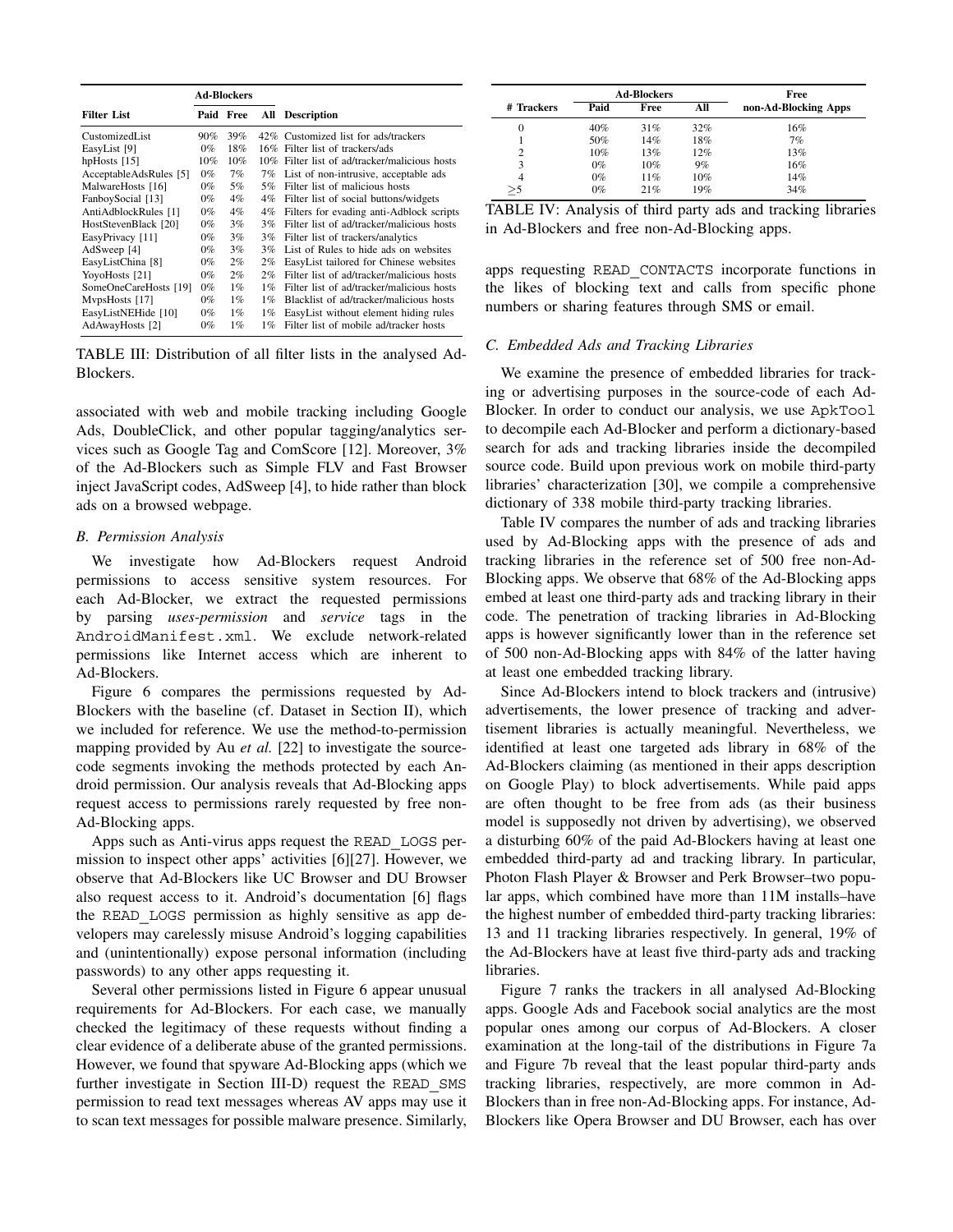

Fig. 6: Detailed comparison of Android permissions (x-axis) requested by Ad-Blocking and free non-Ad-Blocking apps.



Fig. 7: Third-party libraries (x-axis) in Ad-Blocking (ADB) and free non-Ad-Blocking (non-ADB) apps.

10M installs, integrate libraries like Appboy $<sup>6</sup>$  and Tencent<sup>7</sup> for</sup> tracking and delivering targeted ads.

## *D. Malware Analysis*

We explore the presence of malware in the analysed Ad-Blockers. In order to effectively identify any malware activity on mobile apps, it is critical to rely on multiple malware scanning tools as malicious components may be designed to circumvent some AV tools and malware scanners. To improve the confidence of our malware scans, we rely on VirusTotal, an online service that aggregates the scanning capabilities provided by multiple AV tools.

We automate our malware scanning process by using Virus-Total's public API. After completing the scan, VirusTotal generates a report that indicates which of the participating AV scanning tools detected any malware activity in the app and the corresponding malware signature (if any). Given

6 https://www.appboy.com

7 http://tencent.com/en-us/ps/adservice.shtml

| # | App ID                     | Price | Rating | <b>Installs</b> | AV-rank | <b>DevLoc</b> |
|---|----------------------------|-------|--------|-----------------|---------|---------------|
|   | Deep Search Browser        | Free  | 2.6    | 1Κ              | 10      | PK            |
|   | sFly Network Booster       | Free  | 4.3    | 1Κ              | 10      | CΝ            |
|   | <b>Faster Browser Ever</b> | Free  | 4.0    | 1Κ              | 6       | <b>RU</b>     |
|   | FastCat                    | Free  | 4.5    | 100             | 6       | AE.           |
|   | Magneto Browser            | Free  | 4.0    | 100             | 4       | ĪΝ            |
|   | Adskip Browser             | Free  | 2.0    | 5Κ              | 4       | CΝ            |
|   | Maxthon Browser            | Free  | 44     | 10M             | 3       | CΝ            |

TABLE V: Ad-Blockers with a VirusTotal AV-rank  $\geq$  3. DevLoc represents the geolocation of Ad-Blockers' developers.

that a scanning tool may produce false positives, we rely on the "AV-rank" metric (*i.e.,* the number of affiliated AV tools that identified any malware activity) to reason about the maliciousness of an Ad-Blocker. We consider an "AV-rank" threshold  $\geq 3$  as a signal for malware presence in Ad-Blockers. Additionally, we glean developers' metadata from Google Play and AppAnnie to investigate the geolocations of developers of malicious Ad-Blockers.

Table V lists the Ad-Blocking apps ranked by their AV-rank. We include developers' geolocation and apps' Google Play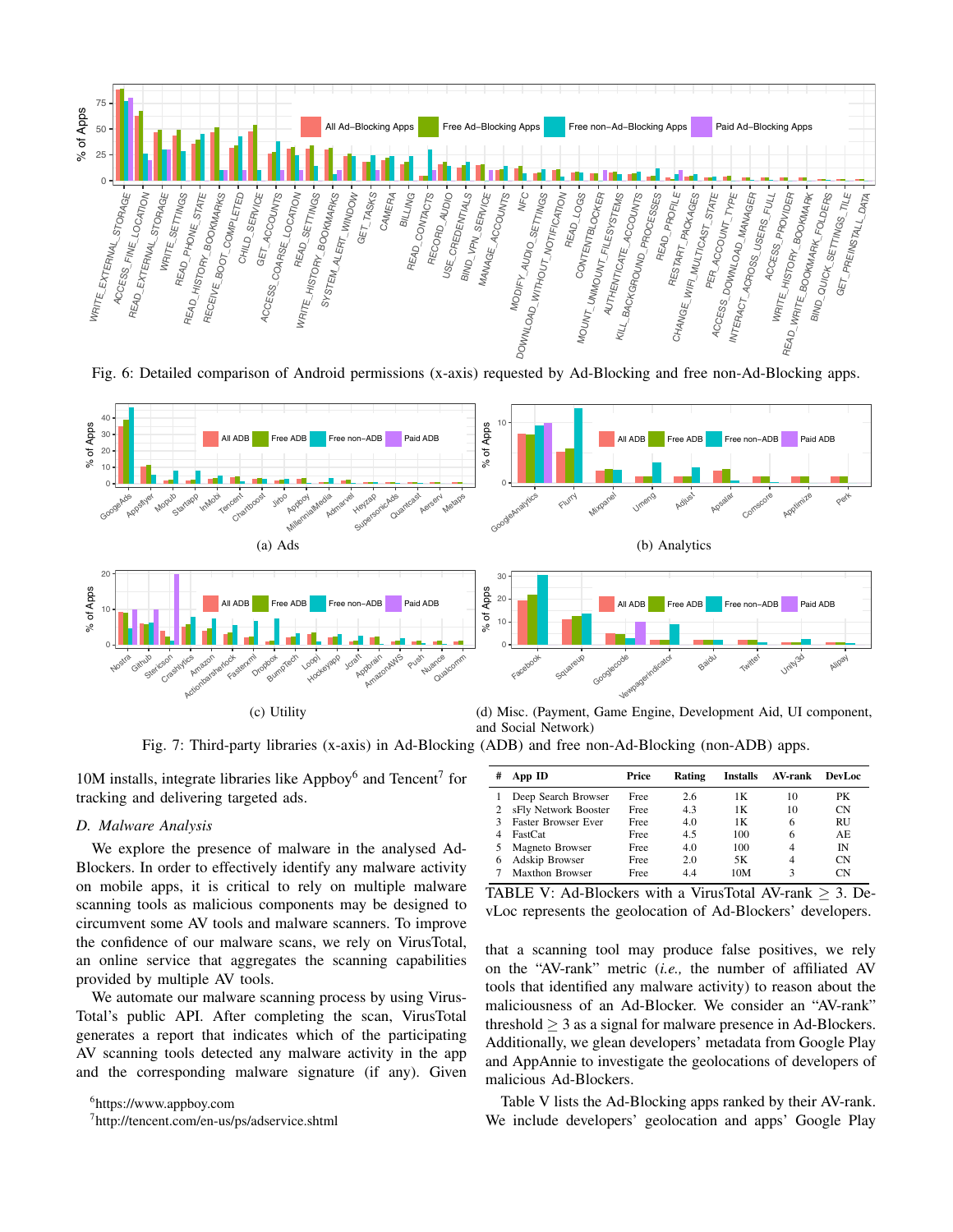rating and the number of installs for each app for reference. 21% of the analysed Ad-Blocking apps have at least one positive malware report according to VirusTotal with 7% of the Ad-Blockers have an "AV-rank" above our threshold. The malware signatures correspond to five different classes of malware: Adware (22%), Trojan (23%), Malvertising (16%), and Riskware (39%). We observe that malware developers are located in Russia and Asian countries such as India, China, Pakistan, and United Arab Emirates.

Next, we analyse the permission-protected API access of the malicious Ad-Blockers. Maxthon Browser incorporates Adware on its source-code and requests the intrusive SYSTEM\_- ALERT WINDOW permission which allows the Maxthon Browser to draw window alerts (e.g., full screen Ad windows) on top of any other active app. Likewise, DU Browser, which incorporates Riskware elements according to VirusTotal, requires the READ\_LOGS, READ\_PHONE\_STATE, READ\_- HISTORY BOOKMARKS, READ SETTINGS, and WRITE -SETTINGS permissions to read users' settings, hijack bookmarks, change browser's start page, and link web searches to potentially lower ranked sites.

# *E. Apps Reviews Analysis*

We use users' negative comments to capture the perceptions and concerns about the Ad-Blocking functionality of the analysed Ad-Blockers. Our reasoning to focus our analysis on negative reviews, 1- and 2-star reviews appeared on Google Play, for popular apps is that any serious Ad-Blocking-related concern exposed by a user should receive a negative review.

| <b>Complaint Category</b> | $\%$ of negative reviews ( $N = 20,008$ ) |
|---------------------------|-------------------------------------------|
| 1 Star Reviews            | 13.764                                    |
| 2 Star Reviews            | 6.244                                     |
| Allowing/not-blocking Ads | 16%                                       |
| Bugs & battery-life       | 7%                                        |
| Abusive permissions       | 1.5%                                      |
| Malware/fraud reports     | 0.65%                                     |

TABLE VI: Classification of negative reviews for Ad-Blockers in Google Play.

To better identify whether users publicly report any Ad-Blocking concerns after using each Ad-Blocker, we analyse (with manual supervision) the content of 20,008 negative reviews for  $88\%$  of the analysed Ad-Blockers<sup>8</sup>. We label the app reviews into the 4 categories listed in Table VI which cover from performance concerns and bugs to different types of Ad-Blocking concerns as well as abusive or intrusive permission requests. We exclude from our analysis any reviews related with usability concerns such as bugs and crashes. Note that 7% of the complaints are about crashes and other performance aspects such as bugs and battery-life overhead.

We observe that  $16\%$  (=3,201) of the negative reviews report on the allowing or displaying ads in In-App Ad-banner or visited websites (cf. Figure 3). We found that 77% of the analysed Ad-Blockers have at least one negative review

<sup>8</sup>12% of the Ad-Blockers do not have negative reviews or do not have reviews at all.



Fig. 8: Screenshots showing inefficiency of DashVPN, a system-level Ad-Blocker: (8a) DashVPN does not block clickbaits from Taboola (taboola.com) and (8b) shows fullscreen ads from Google.

about their inefficiency to block ads. We install and manually check the negatively reviewed apps and found that 24% of the apps show ads and display full-screen advertisements (e.g., Figure 8).

Notably, 1.5% of the negative reviews report on the intrusiveness and sensitive permissions requests of 37% of the analysed Ad-Blockers. We found that these 37% Ad-Blockers have at least one third-party ads and tracking library embedded in their code (as per the analysis in Section III-C). Moreover, we observed that 130 ( $\simeq$  0.65%) of the reviews explicitly report malware or fraudulent activity in 22% of the analysed Ad-Blockers, listed in Table VII. Six of the apps reported as malicious by end users are also considered as malicious by VirusTotal (cf. Section III-D). Interestingly however, and despite the presence of some awareness and public comments about the potential security and privacy issues of Ad-Blockers, these apps still exhibit relatively high average ratings and a significant number of installs (cf. Table VII). Our analysis suggests that a significant number of Ad-Blockers do not fulfill their main "intended" Ad-Blocking functionality.

| #  | App                               |      |       |     |      | Class NR-Ratio Rating Installs AV-positive |
|----|-----------------------------------|------|-------|-----|------|--------------------------------------------|
| 1  | UC Browser - Fast Download        | Free | 32%   | 4.5 | 100M |                                            |
| 2  | Opera browser - latest news       | Free | 15%   | 4.3 | 100M |                                            |
| 3  | Yandex Browser for Android        | Free | 12%   | 4.5 | 10M  |                                            |
| 4  | Maxthon Browser - Fast&Secure     | Free | 21%   | 4.4 | 10M  |                                            |
| 5  | Photon Flash Player & Browser     | Free | 28%   | 3.7 | 10M  |                                            |
| 6  | CM Browser - Fast & Light         | Free | 15%   | 4.5 | 50M  |                                            |
| 7  | Dolphin - Best Web Browser        | Free | 25%   | 4.5 | 50M  |                                            |
| 8  | Adblock Browser for Android       | Free | 26%   | 4.1 | 5M   |                                            |
| 9  | APUS Browser - Fast Download      | Free | 22%   | 4.5 | 5M   |                                            |
|    | 10 Free Adblocker Browser         | Free | 8%    | 4.4 | 1M   |                                            |
| 11 | Dolphin Jetpack - Fast & Flash    | Free | 31%   | 4.1 | 1M   |                                            |
|    | 12 F-Secure Freedome VPN          | Free | 11%   | 4.3 | 1M   |                                            |
|    | 13 Dolphin Zero Incognito Browser | Free | 17%   | 4.2 | 1M   |                                            |
|    | 14 Adblock Plus (Samsung Browser) | Free | 37%   | 3.9 | 500K |                                            |
|    | 15 Mercury Browser for Android    | Free | 19%   | 4.3 | 500K |                                            |
|    | 16 Ghostery Privacy Browser       | Free | 21%   | 4.1 | 500K |                                            |
|    | 17 Rocket Browser                 | Free | 18%   | 4.4 | 100K |                                            |
|    | 18 AC Browser                     | Free | 6%    | 4.5 | 100K |                                            |
|    | 19 NetGuard - no-root firewall    | Free | 19%   | 4.2 | 100K |                                            |
|    | 20 Dee Browser                    | Free | $9\%$ | 4.1 | 50K  |                                            |

TABLE VII: List of Ad-Blockers that are considered as malicious by users in Google Play reviews and by VirusTotal (AV-positive column). For each Ad-Blocker, the *NR-Ratio* represents the ratio of the number of negative users' comments to the total number of all users' comments.